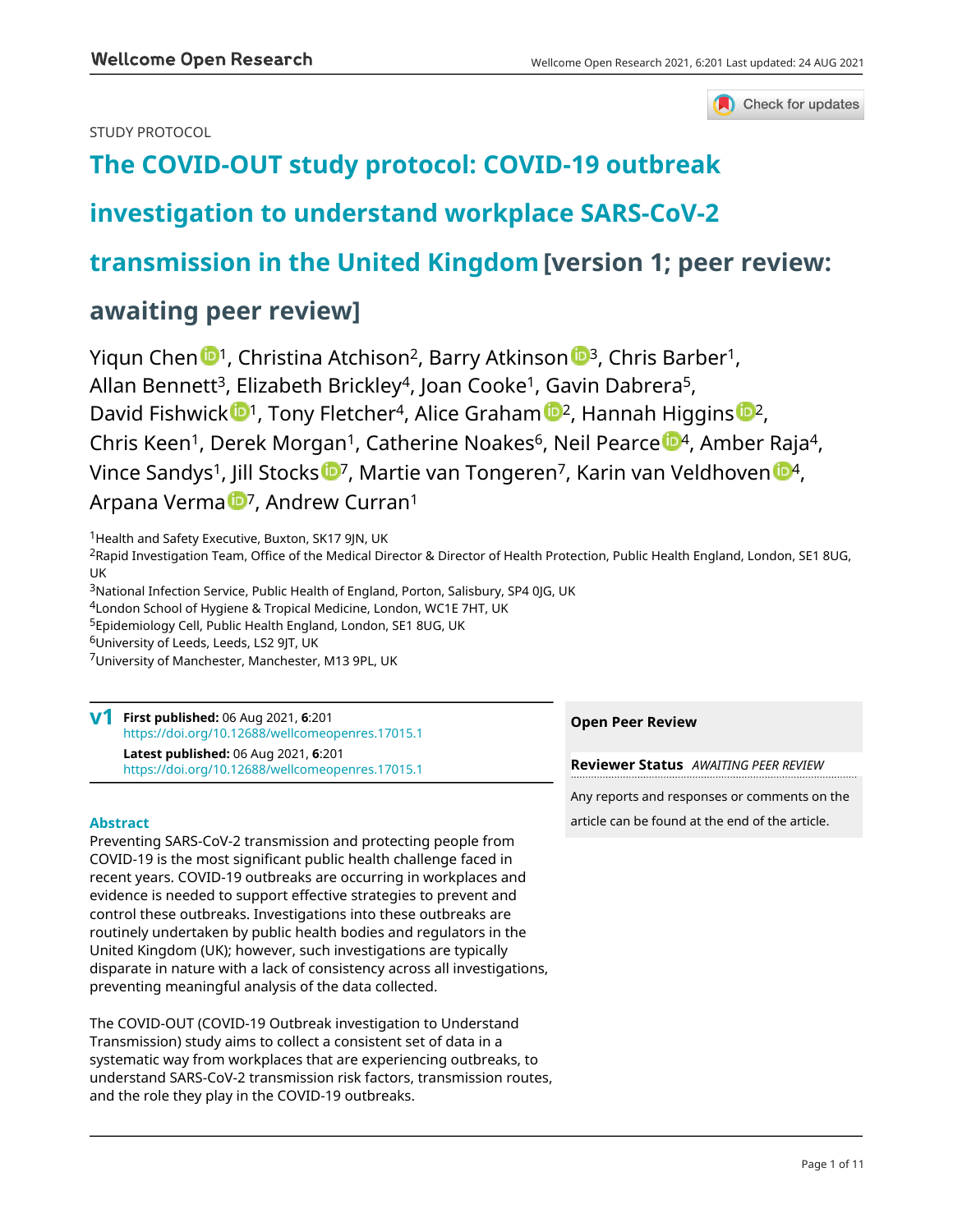Suitable outbreak sites are identified from public health bodies. Following employer consent to participate, the study will recruit workers from workplaces where there are active outbreaks. The study will utilise data already collected as part of routine public health outbreak investigations and collect additional data through a comprehensive questionnaire, viral and serologic testing of workers, surface sampling, viral genome sequencing, and an environmental assessment of building plans, ventilation and current control measures. At each site, a detailed investigation will be carried out to evaluate transmission routes. A case-control approach will be used to compare workers who have and have not had SARS-CoV-2 infections during the outbreak period to assess transmission risk factors. Data from different outbreaks will be combined for pooled analyses to identify common risk factors, as well as factors that differ between outbreaks.

The COVID-OUT study can contribute to a better understanding of why COVID-19 outbreaks associated with workplaces occur and how to prevent these outbreaks from happening in the future.

## **Keywords**

COVID-19, SARS-CoV-2, outbreak, investigation, transmission, environment, workplace, epidemiology

### **Corresponding author:** Yiqun Chen ([yiqun.chen@hse.gov.uk](mailto:yiqun.chen@hse.gov.uk))

**Author roles: Chen Y**: Conceptualization, Data Curation, Investigation, Methodology, Project Administration, Supervision, Validation, Writing – Original Draft Preparation, Writing – Review & Editing; **Atchison C**: Data Curation, Resources, Supervision, Validation, Writing – Review & Editing; **Atkinson B**: Data Curation, Investigation, Methodology, Writing – Review & Editing; **Barber C**: Methodology, Supervision; **Bennett A**: Conceptualization, Methodology, Project Administration, Supervision; **Brickley E**: Formal Analysis, Methodology, Supervision, Writing – Review & Editing; **Cooke J**: Data Curation, Resources; **Dabrera G**: Conceptualization, Project Administration, Resources, Writing – Review & Editing; **Fishwick D**: Methodology, Writing – Review & Editing; **Fletcher T**: Methodology, Writing – Review & Editing; **Graham A**: Data Curation, Formal Analysis, Software, Writing – Review & Editing; **Higgins H**: Data Curation, Formal Analysis, Software, Writing – Review & Editing; **Keen C**: Conceptualization, Investigation, Methodology, Project Administration, Supervision, Validation, Writing – Review & Editing; **Morgan D**: Project Administration, Resources, Supervision; **Noakes C**: Methodology, Validation, Writing – Review & Editing; **Pearce N**: Formal Analysis, Methodology, Project Administration, Supervision, Validation, Writing – Review & Editing; **Raja A**: Formal Analysis, Writing – Review & Editing; **Sandys V**: Data Curation, Writing – Review & Editing; **Stocks J**: Methodology, Writing – Review & Editing; **van Tongeren M**: Conceptualization, Methodology, Project Administration, Supervision; **van Veldhoven K**: Formal Analysis, Methodology, Software, Writing – Review & Editing; **Verma A**: Methodology, Supervision; **Curran A**: Conceptualization, Funding Acquisition, Methodology, Supervision, Writing – Review & Editing

**Competing interests:** No competing interests were disclosed.

**Grant information:** This work is supported by the UK National Core Study on Transmission and Environment and is funded by the United Kingdom Government.

*The funders had no role in study design, data collection and analysis, decision to publish, or preparation of the manuscript.*

**Copyright:** © 2021 Chen Y *et al*. This is an open access article distributed under the terms of the [Creative Commons Attribution License](http://creativecommons.org/licenses/by/4.0/), which permits unrestricted use, distribution, and reproduction in any medium, provided the original work is properly cited.

**How to cite this article:** Chen Y, Atchison C, Atkinson B *et al.* **The COVID-OUT study protocol: COVID-19 outbreak investigation to understand workplace SARS-CoV-2 transmission in the United Kingdom [version 1; peer review: awaiting peer review]** Wellcome Open Research 2021, **6**:201 <https://doi.org/10.12688/wellcomeopenres.17015.1>

**First published:** 06 Aug 2021, **6**:201 <https://doi.org/10.12688/wellcomeopenres.17015.1>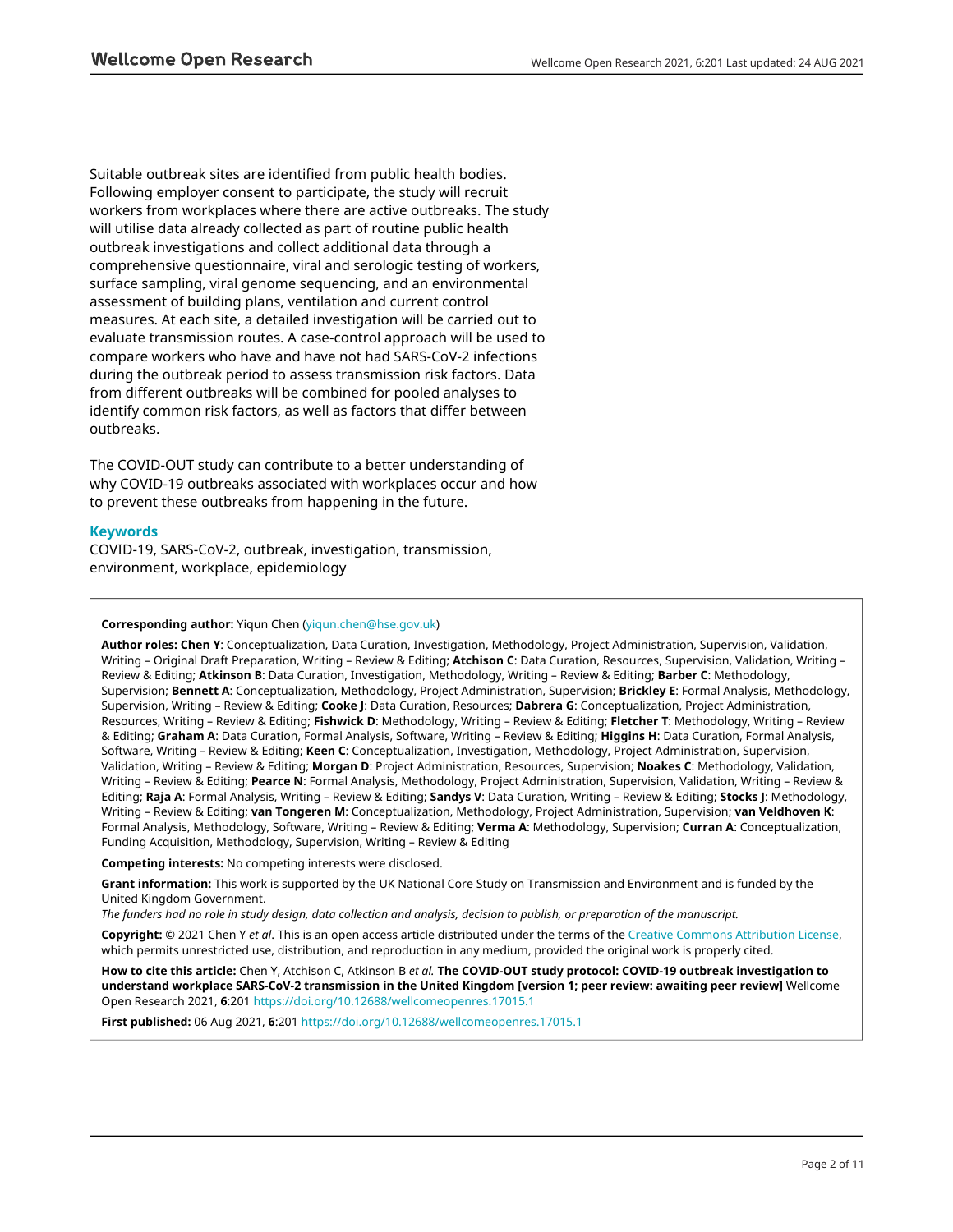## **Introduction**

Severe acute respiratory syndrome coronavirus 2 (SARS-CoV-2) is a highly transmissible virus that has caused a pandemic of the "coronavirus disease 2019" (COVID-19)<sup>1</sup>. The relative contributions of different routes of transmission are not well understood, including droplets and potential roles of close-range airborne routes, long-range inhalation of aerosols, and contact with contaminated surfaces<sup>2</sup>. Uncertainties remain on what extent environmental factors, such as temperature, humidity and ventilation, can alter the dynamics of transmission in a range of indoor settings<sup>3,4</sup>. In October 2020, the United Kingdom (UK) established the COVID-19 National Core Studies (NCS), including a programme on Transmission and Environment, which is also known as "PROTECT": The Partnership for Research into Occupational, Transport and Environmental Covid NCS. This programme aims to provide critical evidence to prevent or more effectively control SARS-CoV-2 transmission in all potential exposure scenarios (e.g. in workplaces). The COVID-OUT (COVID-19 Outbreak investigation to Understand Transmission) study is part of Theme 1 of this wider programme and will specific focus on investigating COVID-19 outbreaks in the workplace<sup>[5](#page-9-0)</sup>. This study is coordinated by the Health and Safety Executive (HSE) in collaboration with Public Health England (PHE), the University of Manchester (UoM) and the London School of Hygiene & Tropical Medicine (LSHTM).

Since the start of the pandemic, COVID-19 outbreaks have been reported in congregate settings, such as workplaces, schools, care homes, and hospitals. A PHE surveillance report of COVID-19 in England reported 645 of the 4,145 confirmed or suspected outbreaks of acute respiratory infections were linked to a workplace setting over a 4-week period, between November and December 2020<sup>[6](#page-9-0)</sup>. A survey conducted by the European Centre for Disease Prevention and Control (ECDC) reported a total of 1,377 COVID-19 clusters in workplace settings across 13 EU/EEA countries and the UK between March and July 2020, which included 153 clusters in food packing and processing plants, 77 in non-food manufactur-ing facilities and 65 in office settings<sup>[7](#page-9-0)</sup>. Factors associated with increased risks of viral transmission and outbreak occurrence in a workplace are *a priori* likely to be complex and could be related to worker's underlying health conditions; socioeconomic position and living conditions (e.g. household crowding); preventative behaviours (e.g. adherence to physical distancing interventions, hand washing and wearing a face covering); nature of contacts and social interactions at work, outside of work or on the way to/from work; the physical workplace environment, as well as the types and effectiveness of control measures implemented.

In the UK, investigations into COVID-19 outbreaks in workplaces are routinely undertaken by public health bodies (e.g. PHE and local authority public health departments) and regulators (e.g. HSE). Due to the diversity of situations that occur, and the bespoke approaches needed for these, there is inconsistency in the types and quality of data collected across these investigations, limiting the potential for meaningful

joint analyses of and comparisons between outbreaks at present. The COVID-OUT study will apply a standardised approach to workplace outbreak investigations in order to generate optimal data for research.

The COVID-OUT study aims to understand SARS-CoV-2 transmission risk factors, transmission routes, and their relative importance in COVID-19 outbreaks associated with workplaces. The primary objectives are: 1) to understand the potential risk factors for SARS-CoV-2 transmission associated with workers and work activities in workplace outbreaks; 2) to identify key characteristics associated with the workplace settings that could enhance viral transmission, and their relative importance in workplace outbreaks; and 3) to understand the potential transmission routes of SARS-CoV-2 in a workplace outbreak. The secondary objectives are: a) to estimate the number and proportion of SARS-CoV-2 infections in a workplace outbreak; b) to estimate the number and proportion of asymptomatic infections in a workplace outbreak; c) to evaluate the contribution of asymptomatic and pre-symptomatic transmissions to workplace outbreaks; d) to assess SARS-CoV-2 environmental contamination and its links to transmission within a workplace outbreak; and e) to generate evidence on the effectiveness of a range of control measures currently implemented in preventing COVID-19 transmission in workplaces.

The study is designed to achieve its aims and objectives through analysing data collected in real-time during ongoing COVID-19 outbreaks in workplaces in the UK.

## **Protocol**

### Study design overview

At each site, a detailed outbreak investigation will be conducted to evaluate potential transmission routes and a case-control approach will be used to assess transmission risk factors by comparing workers who have and have not had SARS-CoV-2 infections during the outbreak period.

Comprehensive data on workers and their work environments will be collected via questionnaires, biological sampling of workers (e.g. viral testing and genomic sequencing, and antibody testing) and environmental assessment and sampling ([Figure 1](#page-3-0)).

A general data framework ([Table 1](#page-3-0)), together with data collection tools, has been developed. These will be applied consistently to collect data from outbreak investigations in a range of workplace settings, so that data from multiple outbreaks can be pooled together to increase statistical power.

The COVID-OUT study has been designed using a set of relevant World Health Organization (WHO) COVID-19 Early Investigation Protocols, including the protocol for the assess-ment of risk factors for COVID-19 in health workers<sup>[8](#page-9-0)</sup>, the investigation protocol for the first few cases and contacts<sup>9</sup>, the seroepidemiological investigation protocol<sup>10</sup> and the protocol for surface sampling<sup>11</sup>. These protocols have been combined and adapted for the investigation of workplace outbreaks in the UK.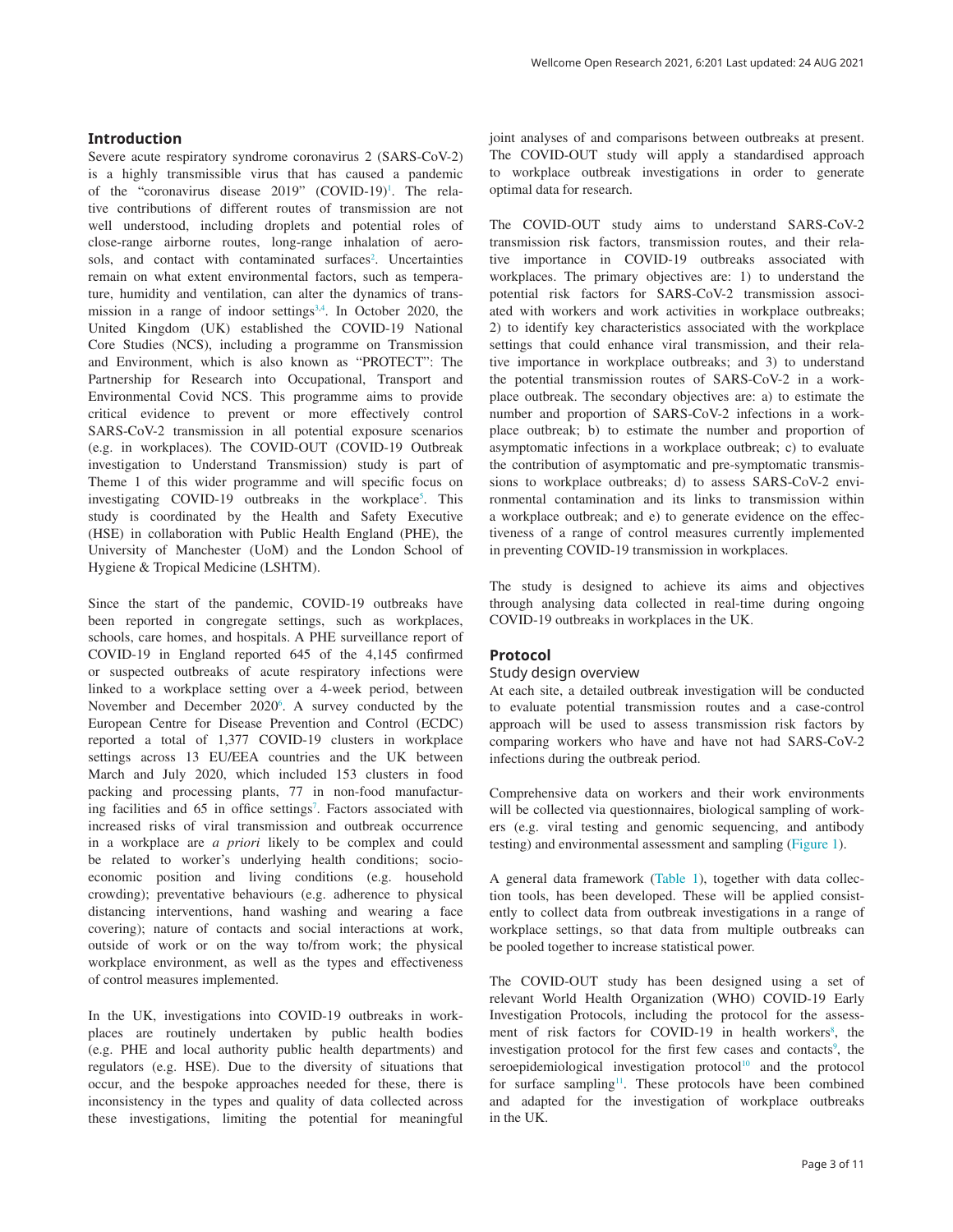<span id="page-3-0"></span>

(a) Tested +: Positive results in any viral tests or antibody test results turning from negative at the start to positive six weeks later

(b) PHE: Public Health England; HSE: Health and Safety Executive; LSHTM: London School of Hygiene & Tropical Medicine; and UoM: the University of Manchester

## **Figure 1. The COVID-OUT study activity flow chart.**

## **Table 1. A general data collection framework for COVID-19 outbreak investigation.**

## **1. Data at the individual level**

- Study participants' current infection status will be assessed using viral tests (diagnostic RT-PCR assays) and their past infection status using antibody tests.
- Positive PCR samples will be further assessed via whole genome sequencing to support phylogenetic analysis.
- Further data from participants will be collected using questionnaires, including demography, ethnicity, baseline health, history of COVID-19-related symptoms, tests and vaccination, employment contract, financial impact of self-isolation, work activities, nature of interactions within work and outside of work, hand hygiene, face covering, method of travel to work, living conditions and recent history of travel.

#### **2. Data at the workplace environmental level**

- Influencing factors of viral exposure and transmission will be measured, including building layout, ventilation, temperature, humidity, air movement and noise level through environmental assessment. These will provide opportunities to link laboratoryconfirmed cases with potential sources of infection.
- The work environment will be sampled to measure the quantity of viral RNA from high-risk environments, in particular those linked to work areas from recent positive cases and communal areas.
- Any environmental samples producing high levels of viral RNA will be further assessed by whole genome sequencing and viral isolation.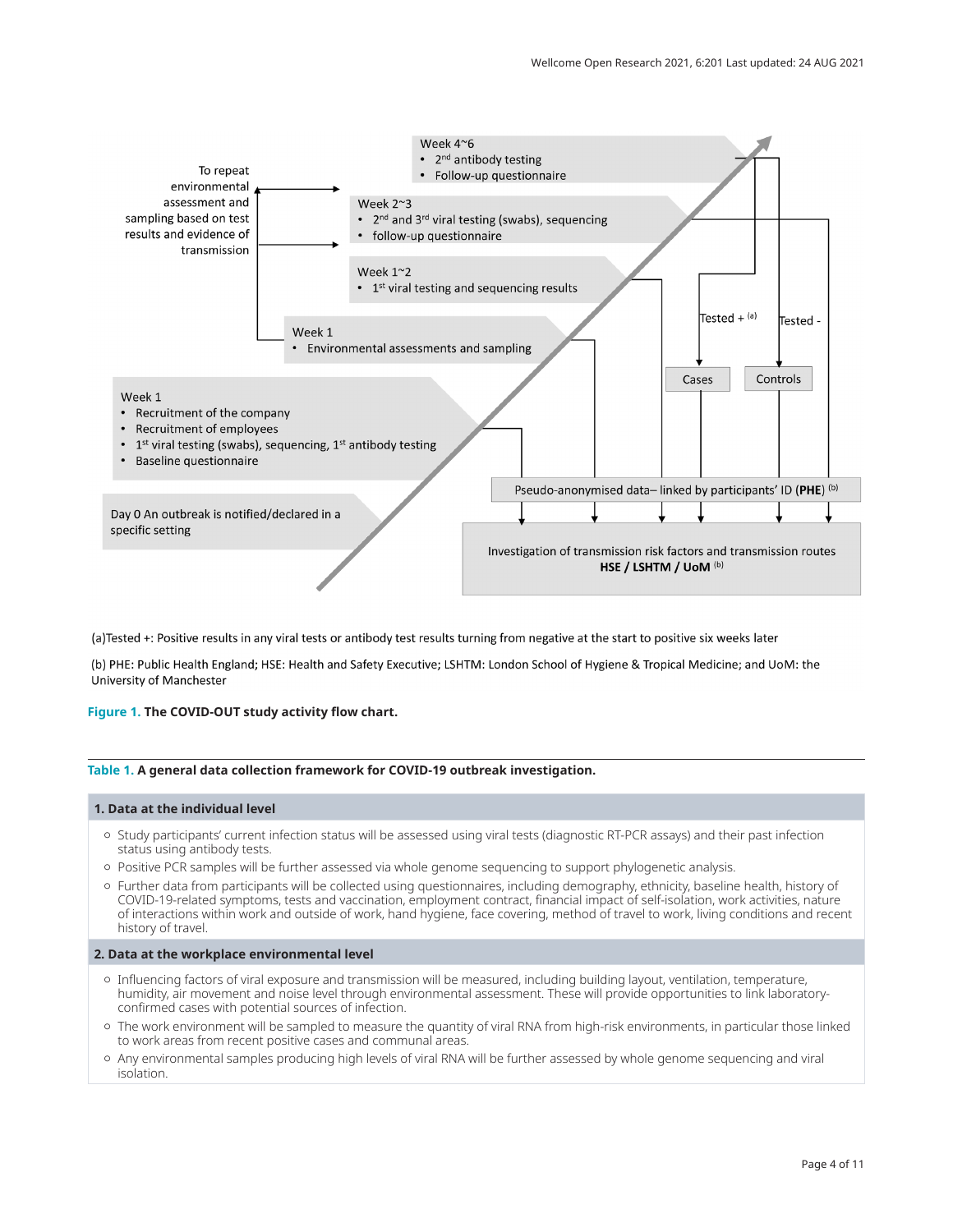#### **3. Data at the worker population level**

- Data relating to the workforce will be collected, including shift patterns, break time, sick pay policy, organised transportation for workers travelling to and from work, potential working in fixed groups, and potential onsite accommodation.
- Observational assessments will be conducted on population density, movement of groups of workers and their connectivity, and the nature of the work activities.
- Observation assessments will be carried out on control measures implemented (e.g. physical distancing, using barriers, face covering, cleaning and other controls), time and location of control measure implementation, general adherence, and potential changes of these before and after the outbreak was declared.

#### A general data framework and data collection tools

A general data framework, based on knowledge acquired from previous responses to global emerging pathogens<sup>[12,13](#page-9-0)</sup>, and considering individual, environmental, and population level data, has been developed for this study to assist in the conduct of a comprehensive investigation of outbreaks in workplaces ([Table 1](#page-3-0)).

In accordance with the general data framework, a set of core data collection tools have been developed that can be applied consistently to the study across multiple outbreak sites. These are described as follows:

*Questionnaire[14](#page-9-0)***.** A two-part, online, self-administered questionnaire was developed based on the European OMEGA-NET  $COVID-19$  Questionnaires<sup>[15](#page-9-0)</sup> and a PHE outbreak investigation checklist. In consultation with National Core Study programme scientists and HSE inspectors, additional questions were created and piloted to assess close contacts, control measures, talking loudly due to high noise level, ventilation, history of COVID-19 testing, and vaccination status. The questionnaire includes: 1) a baseline questionnaire to collect data from study participants at the beginning of the study, and 2) a follow-up questionnaire before each subsequent biological sample collection (RT-PCR and serology tests) to collect data on recent symptoms and vaccination.

#### *Personal biological sampling and testing*

1) *Viral testing and whole genome sequencing (WGS) of the virus*

 Three rounds of RT-PCR (real-time reverse transcription – polymerase chain reaction) testing will be offered to all participants to identify active SARS-CoV-2 infections. Participants will self-administer nose and throat swabs once a week for three consecutive weeks. A pictorial instruction with a link to a YouTube video for taking swab samples will be provided. Demonstration and supervision for taking swab samples will also be provided by on-site study team members. Swab samples will be sent directly to the PHE laboratory (Porton Down, UK) for RT-PCR, using Roche Cobas SARS-CoV-2 Test<sup>16</sup>. Home swab tests will also be arranged for participants who are absent from the workplace due to sickness, self-isolation or other reasons. Positive nose and throat swab samples showing

high levels of viral RNA (i.e. Crossing threshold (Ct) value of  $\leq$  35) will be assessed via WGS to detect individual SARS-CoV-2 genotypes, and better understand chains of transmission and transmission routes.

#### 2) *Antibody testing*

 Two rounds of antibody testing, 4-6 weeks apart, will be offered to all participants to identify individuals with pre-exiting SARS-CoV-2 antibodies and individuals who seroconvert during the study. A sample of venous blood (5ml) will be taken by a qualified phlebotomist at the workplace. The sample will be collected and transported the same day to the PHE Porton laboratory for analysis, using Roche Elecsys N (nucleocapsid) and S (spike protein) antibody tests $17$ . The potential antibody test results and their interpretations are listed in [Table 2.](#page-5-0)

*Environmental assessment, sampling and WGS***.** A data collection framework for environmental assessment has been developed for this study<sup>18</sup>, which maps out information to be collected consistently across COVID-19 outbreak sites. For each site, contextual information on the physical work environment is collected including location of spaces, typical occupancy and usage, types of work activities, ventilation and heating/cooling systems and measures applied in the workplace to mitigate COVID-19 transmission. Environmental sampling will be carried out to collect surface samples from work locations associated with confirmed cases including high-touch surfaces (e.g. door handles), infrequently touched surfaces (e.g. top of cupboard) and communal areas (e.g. locker rooms, canteen) for the quantitative assessment of viral contamination. These samples are collected using wetted swabs or sponges from surfaces in the workplace and returned to PHE-Porton laboratory for analysis, using a two target (nucleocapside and ORF1ab) RT-PCR assay (Viasure, Zaragoza, Spain) to detect and quantify viral RNA. Positive samples with Ct values ≤35 will be further analysed via WGS. Viral isolation will be undertaken on samples with a Ct value ≤32.

## Study setting and study population

The COVID-OUT study will be conducted at workplaces with on-going COVID-19 outbreaks identified between December 2020 and March 2022. According to PHE, an outbreak in a non-residential setting requires two or more test-confirmed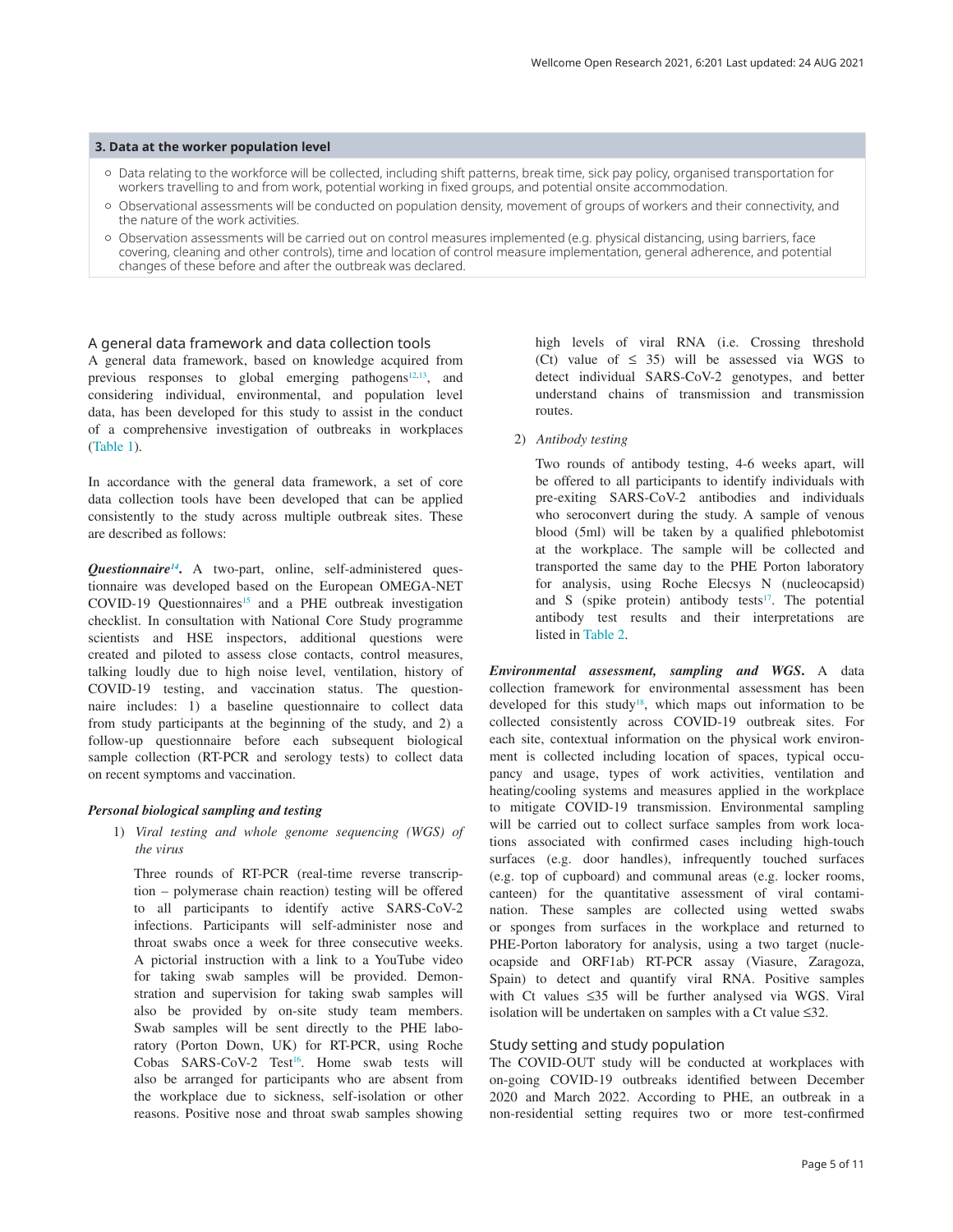<span id="page-5-0"></span>

| <b>Roche N</b><br>antibody | Roche S<br>antibody | <b>Interpretation</b>                                                                                                                                              |  |  |
|----------------------------|---------------------|--------------------------------------------------------------------------------------------------------------------------------------------------------------------|--|--|
| $N-$                       | $\varsigma$ -       | Consistent with no SARS-CoV-2 infection and no COVID-19 vaccination                                                                                                |  |  |
| $N-$                       | $\varsigma$ +       | Consistent with COVID-19 vaccination and no SARS-CoV-2 infection in the past                                                                                       |  |  |
| $N+$                       | $S-$                | Consistent with past SARS-CoV-2 infection and no COVID-19 vaccination (Note: most people<br>with past SARS-CoV-2 infection should develop both N and S antibodies) |  |  |
| $N+$                       | $\varsigma_{+}$     | Consistent with previous SARS-CoV-2 infection and may or may not have received a COVID-19<br>vaccine                                                               |  |  |

Antibody test method: Roche Elecsys

N-: Nucleocapsid antibody test negative; N+: Nucleocapsid antibody test positive;

S-: Spike protein antibody test negative; S+: Spike protein antibody test positive;

cases of COVID-19 among individuals associated with the setting, with illness onset dates within 14 days, and with additional evidence of direct exposure between at least two of the test-confirmed cases in that setting or absence of an alternative source of infection outside the setting for the initial identified cases<sup>19</sup>. For the purposes of this study, workplaces are defined using PHE categories in community surveillance of COVID-19. Care homes, hospitals, educational settings, prisons, and food outlet/restaurant settings are excluded<sup>[6](#page-9-0)</sup>. Separate studies have been conducted in these sectors $20-23$ .

When recruiting sites, this study will not be limited to specific type of workplaces or large enterprises. However, sectors such as food or non-food manufacturing plants, warehouses, goods distribution centres and large offices, will be prioritised as these workplaces are more likely to experience large outbreaks $24$ . Identification of outbreaks and the associated population for this study are described as follows:

*Identifying COVID-19 outbreaks***.** The criteria for outbreak eligibility for the COVID-OUT study are:

- 1) Outbreaks in food processing plants, general manufacturing facilities, packaging and distribution centres, or large office buildings, with 100 workers or more in any of these sites;
- 2) An attack rate (i.e. the proportion of the workers who become infected<sup>25</sup>) of 5% or more at the time of notification. An outbreak with an attack rate below 5% but with five confirmed cases or more in a workplace, will be monitored and included if the outbreak is considered likely to expand further in the next 1–2 weeks based on evidence gathered by the local public health team.

Early alerts of suitable outbreak sites for the study will be provided by PHE and HSE through their daily assessment of outbreaks/clusters reported in a range of workplace settings. Additional mechanisms for getting early notifications include reports from regional networks of Directors of Public Health, local authority public health departments and large membership organisations, following the pro-active stakeholder engagement of the study team.

*Defining the outbreak setting and exposure period***.** At each site, the work area affected by the outbreak will be defined, which could include a whole factory with multiple buildings, a facility, a single building or an area within a building. A specific time period of potential exposure for individuals working within this site will be defined. The exposure period starts 2 days before the onset of symptoms (or, for an asymptomatic worker, 2 days before their first positive viral test) in the first confirmed case<sup>26</sup>. The PHE criteria for declaring an outbreak over is a period of 28 days after the symptom onset date of the last confirmed case<sup>[19](#page-9-0)</sup>.

*Defining the study population***.** The study includes all workers who have been present in the outbreak setting during the potential exposure period as defined above, including workers who are subsequently on sick leave or self-isolating. Workers may include, but are not limited to, all employees, contractors, agency workers and other personnel who perform work at the facility or work setting (e.g. cleaners and security guards who may be employed by different companies). This study will exclude vulnerable adults with mental incapacity or adults in custodial care. In addition, due to tracking constraints, visitors to the outbreak setting will not be eligible for inclusion. Information on the visitor population of the outbreak sites will be collected, where possible, to assess potential implications for transmission.

## Recruitment

Soon after an outbreak is notified by PHE or HSE [\(Figure 1](#page-3-0)), with agreement of the local public health team or HSE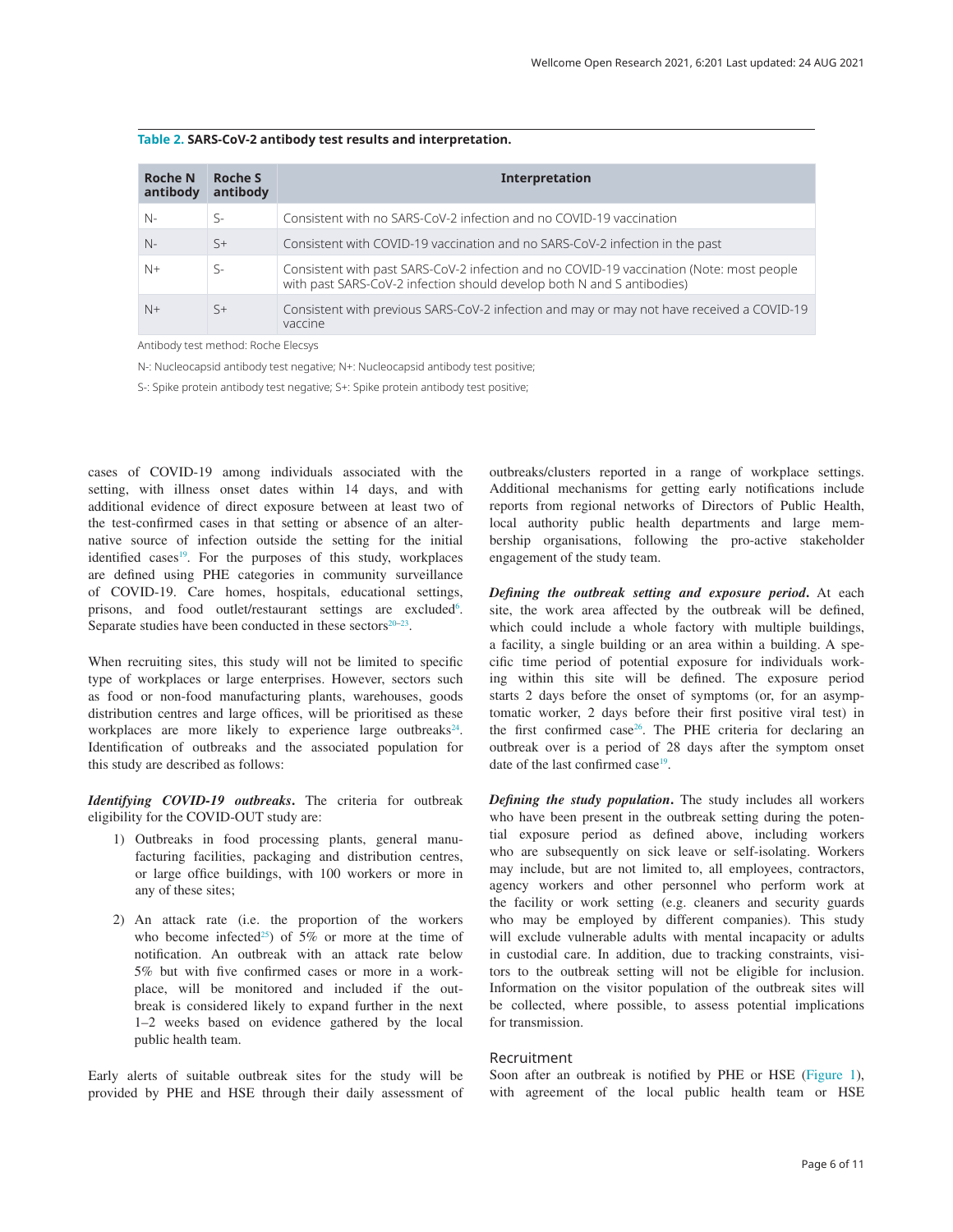inspectors, a teleconference/video conference will be arranged for the field study team to engage with the company/employer responsible for the outbreak site.

The study Information Sheet for Employers<sup>27</sup> and the Employer Consent Form will be provided electronically to the employer to seek consent for participation in the study. The Information Sheet provides information on the nature of the study and what the study will entail. By signing the Consent Form, the employer agrees to take part in the study, gives permission for site access and for onsite data collection, and allows employees to complete study associated activities within working hours as required.

Upon successful recruitment of the outbreak site, the study team will recruit eligible workers to the study. The employer will help to identify the work areas affected by the outbreak and all workers who have been present in the outbreak area during the at-risk exposure period.

A suitable way to contact and recruit workers to the study will be discussed and developed between the employer and the study team. The study team will not have contact information for workers before they are recruited, and only the employer will have this information. Therefore, the cooperation of the employer will be essential to recruiting workers on to the study. The employer may send an email to invite workers to take part in the study by sharing the study Information Sheet for Workers<sup>[28](#page-10-0)</sup>, and links to the online Worker Consent Form and the online study questionnaire<sup>14</sup>. The Information Sheet explains to workers the nature of the study, the purpose of the study, what their participation entails, and that participation is voluntary. Participants will be asked to provide their informed consent to a list of activities. Each activity is listed separately in the consent form, allowing participants to consent to some or all activities. Workers will be given the chance to ask questions before consenting. For workers who do not have internet access, paper copies of the Information Sheet, Consent Form and questionnaire will be available on site. To improve participation rates, a member of the study team will be available on site to assist with recruitment and answer queries.

Eligible participants will be provided with contact information (e.g. phone number or email) of the study coordinator, who they can contact directly to consent to the study, to complete the questionnaire over the phone, or if they want further information.

In situations where eligible participants do not read or speak English, all recruitment materials will be translated into their native language, where feasible, in the timeframe of the study. Language translation services from PHE and HSE will be used for this purpose.

### Data collection

Data collection activities are outlined in the study flow chart ([Figure 1](#page-3-0)). After giving informed consent, participants will complete the study baseline questionnaire online or on paper $14$ .

Participants are invited to have a paired blood test for antibodies against SARS-CoV-2, the first in Week 1 and the second one in Week 6. Participants will be asked to complete a short follow-up questionnaire about any recent symptoms or vaccination between the two antibody tests.

Participants will be asked to provide nose and throat swab samples to test for current SARS-CoV-2 infection in Week 1, 2 and 3. Positive swab samples will be sent for WGS to identify the specific viral strain. Participants will also be asked to complete a short follow-up questionnaire about any recent symptoms or vaccination since their last swab test.

An environmental assessment visit of the workplace will be conducted as soon as employer consent is obtained. Depending on the progression of each outbreak, a repeat visit for further environmental sampling may be required.

Employers will be asked to share with the study team information on workforce COVID-19 testing, where available, including the numbers and dates of positive cases found among workers and the location of their work areas. This information will be provided to the study team in a de-identified format.

#### Sample size

The study will use a case-control design to evaluate risk factors for SARS-CoV-2 transmission<sup>29</sup>. Statistical power is calculated for a range of scenarios of combined study population size and attack rate to detect an odds ratio (OR) of 2, for a binary risk factor with 50% prevalence (Table 3). In order to have an adequate statistical power (≥80%) to evaluate common transmission risk factors for an outbreak, the study would need 600 participants and a 10% cumulative attack rate, or 400 participants and a 20% cumulative attack rate. However, if the attack rate in an outbreak is only 5%, the study will need a much larger study population size (>1000). Pooled analyses

#### **Table 3. Statistical power calculations.**

| <b>Population</b><br>size | Power to detect an odds ratio of 2<br>for a binary risk factor with 50%<br>prevalence |                                         |      |  |
|---------------------------|---------------------------------------------------------------------------------------|-----------------------------------------|------|--|
|                           | rate                                                                                  | 5% attack 10% attack 20% attack<br>rate | rate |  |
| 100                       | 0.19(19%)                                                                             | 0.27                                    | 0.39 |  |
| 200                       | 0.28                                                                                  | 0.42                                    | 0.61 |  |
| 400                       | 0.44                                                                                  | 0.66                                    | 0.86 |  |
| 600                       | 0.58                                                                                  | 0.81                                    | 0.95 |  |
| 700                       | 0.63                                                                                  | 0.86                                    | 0.98 |  |
| 800                       | 0.69                                                                                  | 0.90                                    | 0.99 |  |
| 900                       | 0.73                                                                                  | 0.93                                    | 0.99 |  |
| 1,000                     | 0.77                                                                                  | 0.95                                    | 1.00 |  |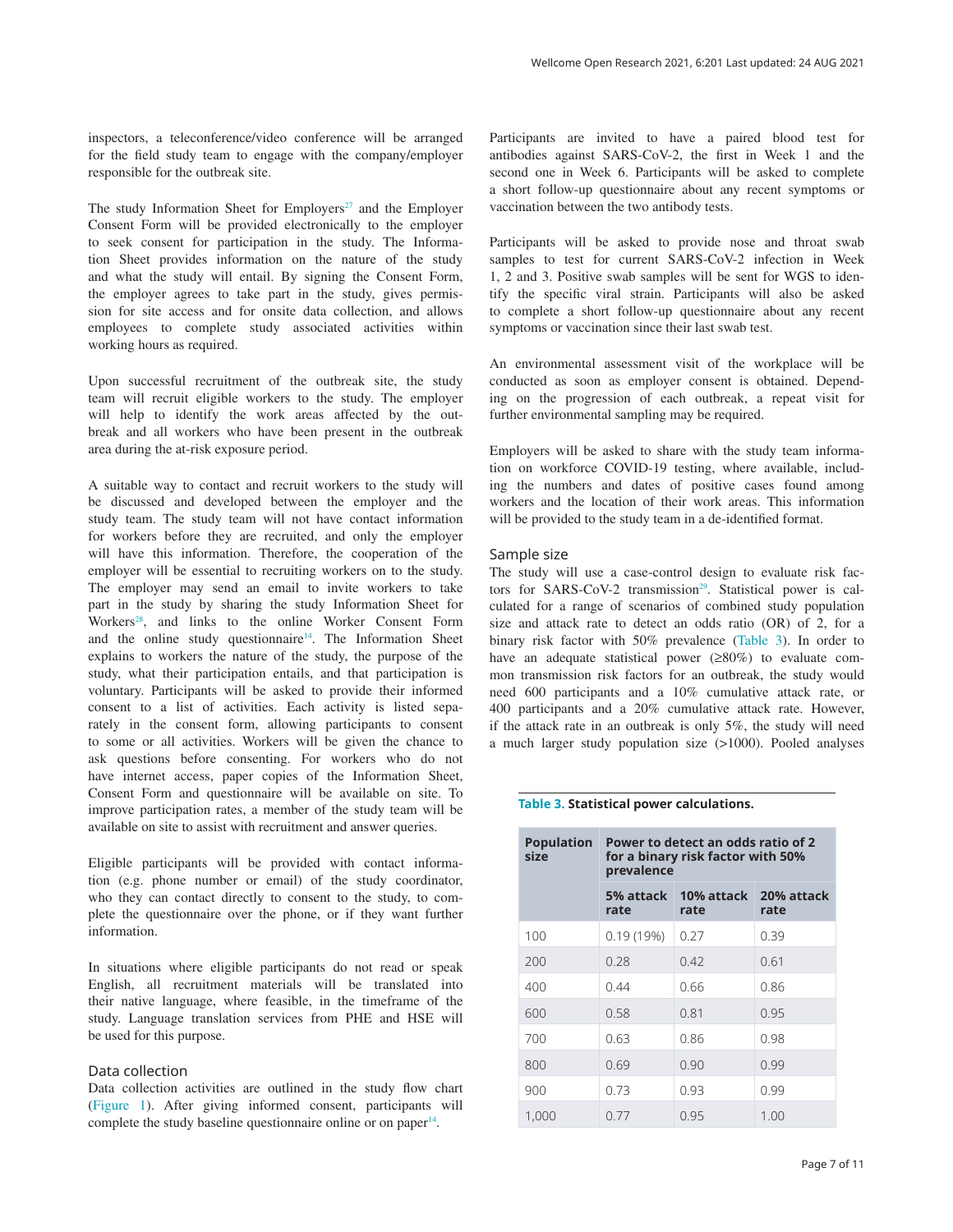of data collected from multiple outbreak sites will increase the sample size and statistical power. In such a scenario, a sufficient number of participants could be achieved through five to ten individual outbreak investigations, depending upon the numbers of workers at each site and the achieved participation rates.

## Data analysis

*Outbreak dynamics***.** For each outbreak site, a descriptive analysis will be conducted. The number of viral test-confirmed COVID-19 cases will be plotted to create an epidemic curve (epicurve) to assist rapid assessment of outbreak dynamics. Viral test-confirmed cases will also be plotted on a site map to visualise the distribution of cases which may guide the environmental sampling strategy and help to assess spatial dynamics of the outbreak. These findings will be combined with the environmental assessment results to support the generation of hypotheses about the potential factors contributing to the outbreak $13,30$  $13,30$ .

*Environmental sampling results***.** Environmental sampling and analysis will provide evidence of SARS-CoV-2 contamination in different locations of the work environment. WGS of the positive samples collected from workers and from the work surfaces may identify clusters of identical SARS-CoV-2 virus strains which may uncover potential transmission links between infected workers, and between workers and the work environment. These will help to better understand potential transmission routes, their relative importance and the associated risk factors $31$ .

*Case-control analysis***.** To assess transmission risk factors, a case-control study will be used to compare workers who have and have not been infected with SARS-CoV-2 during the outbreak period<sup>32</sup>. Cases and controls will be identified based on the laboratory test results. Workers with a laboratory-confirmed SARS-CoV-2 infection will be identified as cases and other workers in the same outbreak setting without infection will be identified as controls. Here, a case of laboratory-confirmed SARS-CoV-2 infection means an individual has either a positive result in any PCR test or has an antibody test result turning from negative to positive that is not due to SARS-CoV-2 vaccination. Both cases and controls will be from the same source population, because all eligible workers from the outbreak site will be invited to take part in the study. All study participants will be offered SARS-CoV-2 testing. The baseline questionnaire will collect possible exposure data from workers before tests are conducted to reduce potential recall bias. The analysis will use standard modelling strategies<sup>33</sup>, including: 1) Descriptive analyses of the characteristics of the workforce under the study, the study participants, and comparisons between cases and controls; 2) Univariate analyses to consider each of the potential risk factors in turn and estimate their odds ratio, adjusted for age and sex; 3) Multiple regression analyses to estimate the odds ratio of the potential risk factors, adjusting for age, sex, and other possible confounders; and 4) Effect modification analyses for variables that are of a *priori* interest<sup>34</sup>. Pooled analyses across multiple

outbreak sites will be carried out as described above, with adjustments for sites being considered a potential effect modifier. Data analyses will be performed using [Stata](https://www.stata.com/) version 17 and [R](https://www.r-project.org/) version 3.6.2 (2019-12-12).

## Ethical approval

The COVID-OUT study has been approved by the NHS North East Research Ethics Committee (Reference 20/NE/0282).

## Data confidentiality

The participants' personal data will be protected by the Data Protection Act 2018, and the General Data Protection Regulations. [Figure 2](#page-8-0) summarises the flow of data in the study and the role of different study partners in data collection, processing and use.

The research findings will be published anonymously, and no study participant or outbreak site will be identifiable from reports or scientific publications.

#### **Dissemination plans**

Key findings will be reported back to the employers and other key stakeholders in the form of individual site reports. Presentations at scientific meetings and conferences as well as peer-reviewed open access publications will be used to disseminate the wider findings of the study.

As this study is a component of the National Core Studies, data from this study will be anonymised and made available through the Trusted Research Environments (TREs) in another National Core Study on Data and Connectivity to support national COVID-19 research.

#### **Conclusions/discussion**

Although there are many COVID-19 outbreaks in workplaces, comprehensive epidemiological field studies investigating SARS-CoV-2 transmission risk factors and transmission routes in workplaces are rarely reported in the scientific literature<sup>35</sup>. Prior to this study, the public health response to outbreaks in the UK focused on controlling the individual outbreaks. The COVID-OUT study aims to investigate multiple workplaces that are experiencing outbreaks to better understand the transmission risk factors and to help prevent and mitigate future outbreaks. To achieve these, the study will utilise data already collected as part of routine public health outbreak investigations and collect additional data through a comprehensive questionnaire, viral and serologic testing of workers, surface sampling, viral genome sequencing, and an environmental assessment for research purposes. A multiagency study team is formed, bringing together the necessary resource and a group of interdisciplinary scientists required to address the research questions set out for the COVID-OUT study.

A critical aspect of the success of this approach is getting early notifications of workplace outbreaks to facilitate early engagement, recruitment and data collection. For example, the collection of environmental samples would ideally be as close to the peak of the outbreak as practicable. Access to the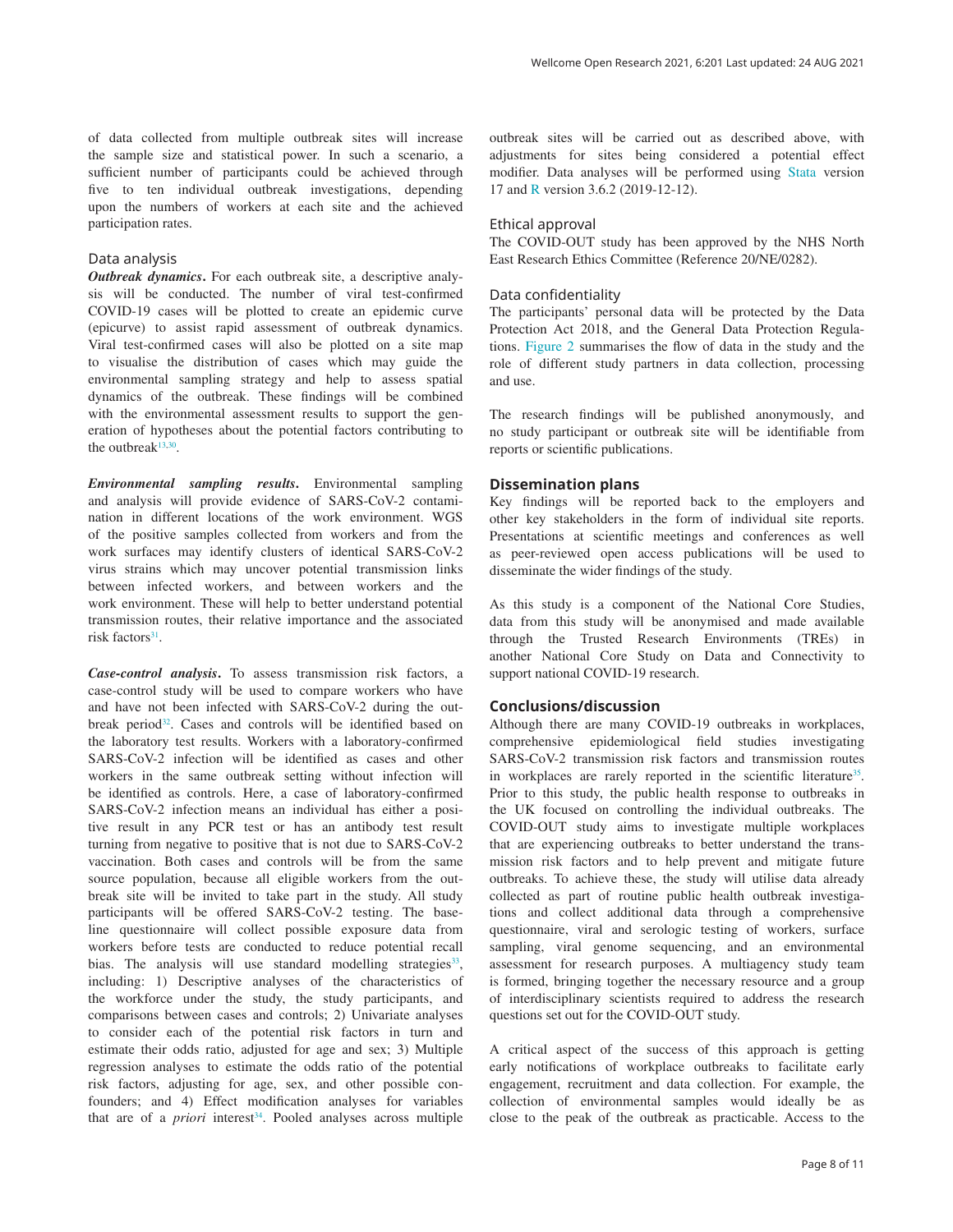<span id="page-8-0"></span>

**Figure 2. The COVID-OUT study data flow chart.**

centralised PHE COVID-19 workplace outbreak surveillance data repository should allow for early recruitment, in addition to the identification of sectors that are more likely to experience outbreaks, such as food manufacturing plants, non-food manufacturing plants, warehouses and goods distribution centres $24$ . Many of these sectors are part of the national critical infrastructure and have been operating throughout the pandemic. When outbreaks occur in these sectors, affecting a large number of workers, employers are under pressure to control the outbreaks and to keep the businesses operational, which may compromise our study participation rates. However, if businesses are willing to take part in the study and the worker participation rate is high, the study will identify more completely and rapidly SARS-CoV-2 positive cases in the workplace, and thereby improve isolation rates among infected people and break chains of transmission. This will allow for a quicker return to a safe working environment, thereby helping to protect and enable business continuity. This study will also carry out assessments of the work environment and working practices that may increase risk of transmission of the virus, such as sub-standard hygiene practices or insufficient ventilation. These findings have the potential to improve control measures and prevent further transmission at the affected sites, but also to inform policy at national and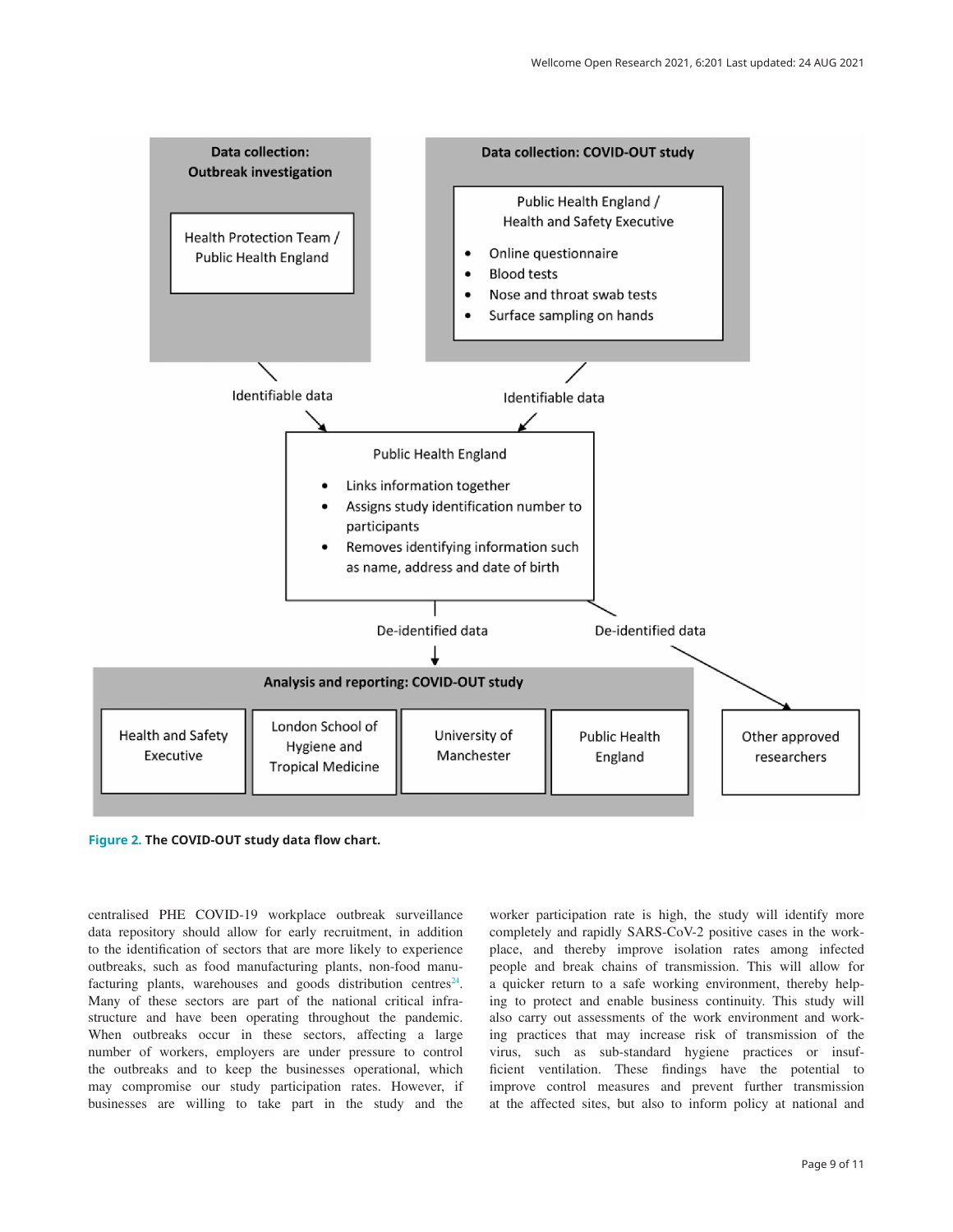<span id="page-9-0"></span>international levels, provided specific data can be obtained to identify risk factors of SARS-CoV-2 transmission and outbreaks.

The risk of transmission is continuous. A worker or a workplace setting could be part of a network of transmission events, and any workplace could act as a vehicle for transmission. Therefore, transmission risk factors associated with workplaces or work activities cannot be considered in isolation. This study is designed to comprehensively understand the factors that may contribute to workplace outbreaks. The findings of this study will lead to greater understanding of how and why outbreaks are occurring, which, in turn, will provide insights on how to prevent the spread of the virus and make workplaces more COVID-safe. This will help keep businesses open while keeping people healthy and safe.

## **Data availability**

Underlying data No data are associated with this article.

## Extended data

Open Science Framework: COVID-19 risk questionnaire for workers – COVID-OUT study, [https://doi.org/10.17605/OSF.IO/](https://doi.org/10.17605/OSF.IO/WR8PH) [WR8PH](https://doi.org/10.17605/OSF.IO/WR8PH)14

Open Science Framework: Information Sheet for Employers – COVID-OUT study, <https://doi.org/10.17605/OSF.IO/7A285>[27](#page-10-0)

Open Science Framework: Information Sheet for Workers – COVID-Out study, <https://doi.org/10.17605/OSF.IO/GDXCN>[28](#page-10-0)

Open Science Framework: Environmental assessment data collection framework – COVID-OUT study, [https://doi.org/](https://doi.org/10.17605/OSF.IO/GPBY8) [10.17605/OSF.IO/GPBY8](https://doi.org/10.17605/OSF.IO/GPBY8)18

Data are available under the terms of the [Creative Commons](https://creativecommons.org/licenses/by/4.0/)  [Attribution 4.0 International license](https://creativecommons.org/licenses/by/4.0/) (CC-BY 4.0).

#### **Disclaimer**

The contents of this paper, including any opinions and/or conclusions expressed, are those of the authors alone and do not necessarily reflect HSE policy.

#### Acknowledgments

The study team would like to acknowledge the role of Gillian Frost in assisting ethics application and data curation; Nick Warren in conducting the sample size calculation for this study; Miles Burger in piloting the study questionnaire.

#### **References**

- 1. Hu B, Guo H, Zhou P, *et al.*: **Characteristics of SARS-CoV-2 and COVID-19.** *Nat Rev Microbiol.* 2021; **19**(3): 141–54. **[PubMed Abstract](http://www.ncbi.nlm.nih.gov/pubmed/33024307)** | **[Publisher Full Text](http://dx.doi.org/10.1038/s41579-020-00459-7)** | **[Free Full Text](http://www.ncbi.nlm.nih.gov/pmc/articles/7537588)**
- 2. WHO: **Transmission of SARS-CoV-2: Implications for infection Prevention Precautions.** World Health Organization (WHO) Scientific Brief. 2020. **[Reference Source](https://www.who.int/news-room/commentaries/detail/transmission-of-sars-cov-2-implications-for-infection-prevention-precautions)**
- 3. Leung NHL: **Transmissibility and transmission of respiratory viruses.** *Nat Rev Microbiol.* 2021; **19**(8): 528–545.
- **[PubMed Abstract](http://www.ncbi.nlm.nih.gov/pubmed/33753932)** | **[Publisher Full Text](http://dx.doi.org/10.1038/s41579-021-00535-6)** | **[Free Full Text](http://www.ncbi.nlm.nih.gov/pmc/articles/7982882)** 4. Jarvis MC: **Aerosol Transmission of SARS-CoV-2: Physical Principles and Implications.** *Front Public Health.* 2020; **8**: 590041. **[PubMed Abstract](http://www.ncbi.nlm.nih.gov/pubmed/33330334)** | **[Publisher Full Text](http://dx.doi.org/10.3389/fpubh.2020.590041)** | **[Free Full Text](http://www.ncbi.nlm.nih.gov/pmc/articles/7719704)**
- 5. **Theme 1: Rapid investigation of outbreaks and evidence synthesis.** COVID-19 National Core Study on Transmission and Environment. 2021. **[Reference Source](https://sites.manchester.ac.uk/covid19-national-project/rapid-investigation-of-outbreaks-and-evidence-synthesis/)**
- 6. PHE: **Weekly national influenza and COVID-19 surveillance report; Week 50 report (up to week 49 data).** Public Health England. 2020. **[Reference Source](https://assets.publishing.service.gov.uk/government/uploads/system/uploads/attachment_data/file/942969/Weekly_Flu_and_COVID-19_report_w50_FINAL.PDF)**
- 7. ECDC: **COVID-19 clusters and outbreaks in occupational settings in the EU/EEA and the UK.** Stockholm: European Centre for Disease Prevention and Control (ECDC). 2020. **[Reference Source](https://www.ecdc.europa.eu/sites/default/files/documents/COVID-19-in-occupational-settings.pdf)**
- 8. WHO: **Assessment of risk factors for coronavirus disease 2019 (COVID-19) in health workers: protocol for a case-control study, Version 1.0.** World Health Organization (WHO) Technical Guidance; 2020. **[Reference Source](https://www.who.int/publications/i/item/assessment-of-risk-factors-for-coronavirus-disease-2019-(covid-19)-in-health-workers-protocol-for-a-case-control-study)**
- 9. WHO: **The First Few X cases and contacts (FFX) investigation protocol for coronavirus disease 2019 (COVID-19), Version 2.2.** World Health Organization (WHO) Technical Guidance; 2020. **[Reference Source](https://www.who.int/publications/i/item/the-first-few-x-cases-and-contacts-(-ffx)-investigation-protocol-for-coronavirus-disease-2019-(-covid-19)-version-2.2)**
- 10. WHO: **Population-based age-stratified seroepidemiological investigation protocol for coronavirus 2019 (COVID-19) infection, Version 2.0.** World Health Organization (WHO) technical Guidance; 2020. **[Reference Source](https://www.who.int/publications/i/item/WHO-2019-nCoV-Seroepidemiology-2020.2)**
- 11. World Health Organization (WHO): **Surface sampling of coronavirus disease (COVID-19): a practical "how to" protocol for health care and public health**

**professionals.** Version 1.0. World Health Organization (WHO) Technical Guidance; 2020. **[Reference Source](https://www.who.int/publications/i/item/surface-sampling-of-coronavirus-disease-(-covid-19)-a-practical-how-to-protocol-for-health-care-and-public-health-professionals)**

- 12. Cori A, Donnelly CA, Dorigatti I, *et al.*: **Key data for outbreak evaluation: building on the Ebola experience.** *Philos Trans R Soc Lond B Biol Sci.* 2017; **372**(1721): 20160371. **[PubMed Abstract](http://www.ncbi.nlm.nih.gov/pubmed/28396480)** | **[Publisher Full Text](http://dx.doi.org/10.1098/rstb.2016.0371)** | **[Free Full Text](http://www.ncbi.nlm.nih.gov/pmc/articles/5394647)**
- 13. Polonsky JA, Baidjoe A, Kamvar ZN, *et al.*: **Outbreak analytics: a developing data science for informing the response to emerging pathogens.** *Philos Trans R Soc Lond B Biol Sci.* 2019; **374**(1776): 20180276. **[PubMed Abstract](http://www.ncbi.nlm.nih.gov/pubmed/31104603)** | **[Publisher Full Text](http://dx.doi.org/10.1098/rstb.2018.0276)** | **[Free Full Text](http://www.ncbi.nlm.nih.gov/pmc/articles/6558557)**
- 14. Chen Y, Graham A, Burger M, *et al.*: **COVID-19 risk questionnaire for workers - COVID-OUT study**. 2021.
- **[http://www.doi.org/10.17605/OSF.IO/WR8P](http://www.doi.org/10.17605/OSF.IO/WR8PH)H** 15. **COVID-19 Questionnaires.** OMEGA-NET; [cited September 2020]. **[Reference Source](https://omeganetcohorts.eu/news/covid19-questionnaires-omeganet/)**
- 16. **Roche Cobas SARS-CoV-2 Test.** Roche; [June 2021]. **[Reference Source](https://diagnostics.roche.com/global/en/products/params/cobas-sars-cov-2-test.html)**
- 17. **Roche Elecsys Anti-SARS-CoV-2.** Roche; [June 2021]. **[Reference Source](https://diagnostics.roche.com/global/en/products/params/elecsys-anti-sars-cov-2.html)**
- 18. Keen C, Sandys V, Simpson A, *et al.*: **Environmental assessment data collection framework - COVID-OUT study**. 2021. **[http://www.doi.org/10.17605/OSF.IO/GPBY](http://www.doi.org/10.17605/OSF.IO/GPBY8)8**
- 19. PHE: **COVID-19: epidemiological definitions of outbreaks and clusters in particular settings.** Public Health England: Pubic Health England; [updated 7<br>August 2020]. **[Reference Source](https://www.gov.uk/government/publications/covid-19-epidemiological-definitions-of-outbreaks-and-clusters/covid-19-epidemiological-definitions-of-outbreaks-and-clusters-in-particular-settings#fnref:1)**
- 20. Krutikov M, Palmer T, Donaldson A, *et al.*: **Study Protocol: Understanding SARS-Cov-2 infection, immunity and its duration in care home residents and staff in England (VIVALDI) [version 2; peer review: 2 approved].** *Wellcome Open Res.* 2021; **5**: 232. **[PubMed Abstract](http://www.ncbi.nlm.nih.gov/pubmed/33564722)** | **[Publisher Full Text](http://dx.doi.org/10.12688/wellcomeopenres.16193.2)** | **[Free Full Text](http://www.ncbi.nlm.nih.gov/pmc/articles/7851710)**
- 21. Saadatian-Elahi M, Picot V, Hénaff L, *et al.*: **Protocol for a prospective, observational, hospital-based multicentre study of nosocomial SARS-CoV-2 transmission: NOSO-COR Project.** *BMJ Open.* 2020; **10**(10): e039088. **[PubMed Abstract](http://www.ncbi.nlm.nih.gov/pubmed/33093033)** | **[Publisher Full Text](http://dx.doi.org/10.1136/bmjopen-2020-039088)** | **[Free Full Text](http://www.ncbi.nlm.nih.gov/pmc/articles/7582335)**